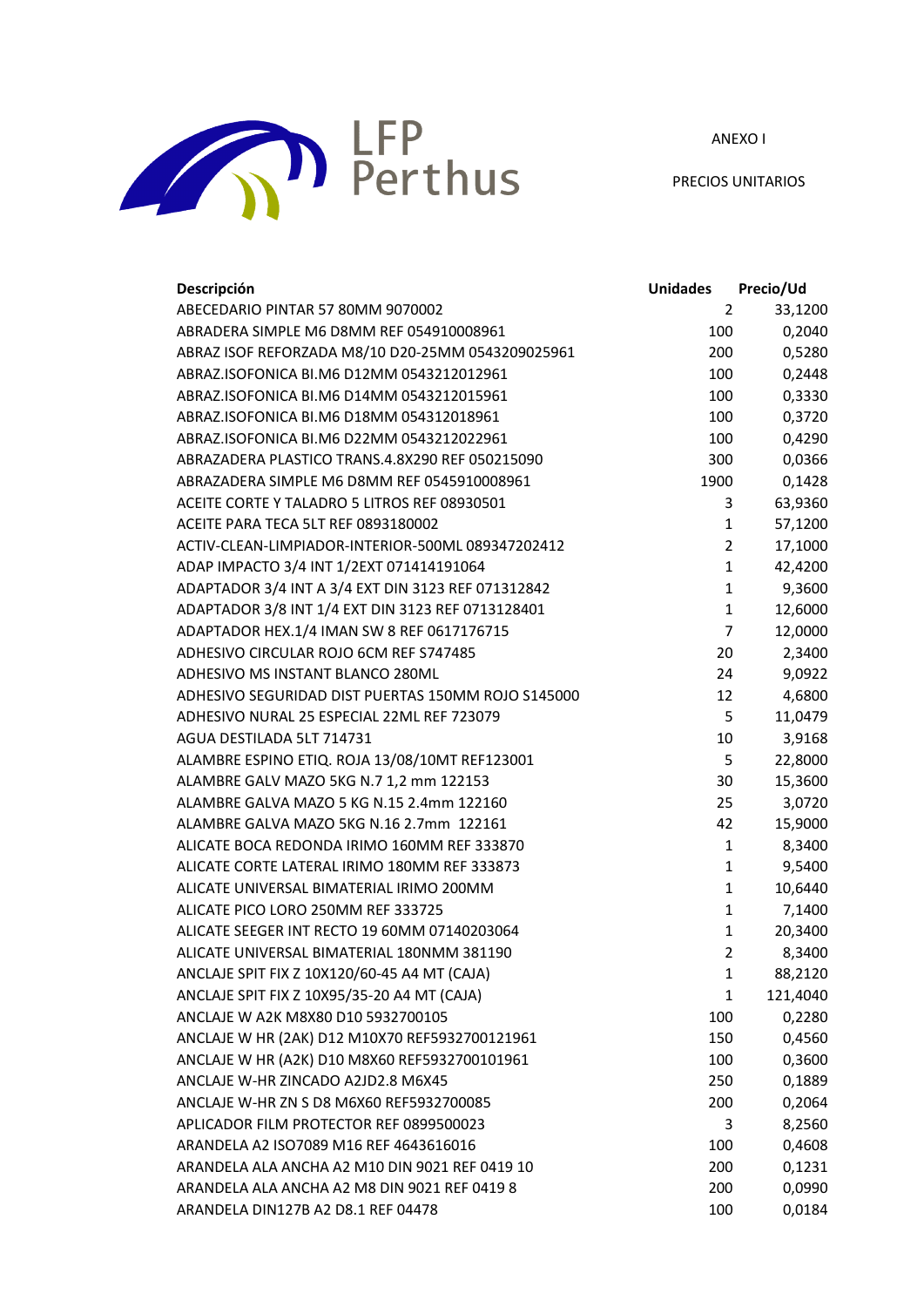| ARANDELA GROWER ZINCADA M10 044110                 | 100          | 0,0258   |
|----------------------------------------------------|--------------|----------|
| ARANDELA PLANA DIN 125A INOX A2 M8 REF 814066      | 4            | 0,3960   |
| ARCO SIERRA ALUMIN.PROF.METALES 319B               | 1            | 19,1400  |
| ARMARIO METALICO 1600X700X350                      | 1            | 550,8000 |
| ARN A ANCHA DIN522 A2K 105X30X1.5 0411103005       | 100          | 0,0302   |
| ARN A ANCHA DIN522 A2K 5.3X15X1.25 0411515005      | 1000         | 0,0106   |
| ARN A ANCHA DIN522(A2K)4.3X12X1.25 REF 0441412005  | 600          | 0,0106   |
| ARN A ANCHA DIN522(A2K)8.4X40X2 REF 0411840005     | 200          | 0,1828   |
| ARN DIN127B D14.2 REF 044114                       | 100          | 0,0690   |
| ARN DIN127B D18.2 REF 044118                       | 100          | 0,1200   |
| ARN DIN9021 140HV A2K D6.4 REF 04166               | 300          | 0,0154   |
| ARN DIN9021 140HV A2K D8.4 REF 04168               | 100          | 0,0355   |
| ARN GROWER DIN127 A2 D10.2 044710005               | 400          | 0,0258   |
| ARN GROWER DIN127 B D63.1 04416                    | 200          | 0,0112   |
| ARN PLANA DIN125 140HV A2 D10.5 040910005          | 850          | 0,1116   |
| ARN PLANA DIN125 140HV A2 D10.5 REF 040910         | 500          | 0,1116   |
| ARN PLANA DIN125 140HV A2 D5.3 04075               | 300          | 0,0313   |
| ARN PLANA DIN125 140HV A2K D10.5 REF 040710        | 100          | 0,0365   |
| ARN PLANA DIN125 140HV A2K D15 040714              |              |          |
|                                                    | 50           | 0,0691   |
| ARN PLANA DIN125 140HV A2K D17 040716              | 50           | 0,1126   |
| ARN PLANA DIN125 140HV A2K D6.4 04076              | 100          | 0,0306   |
| ARN PLANA DIN125 140HV A2K D8.4 REF 04078          | 100          | 0,0336   |
| ARN PLANA DIN125 140HV A2K D8.4 REF 04078005       | 300          | 0,0846   |
| ASPIRADOR INDUSTRIAL ISS 30L 07011320 961 1        | 1            | 313,2000 |
| ASSY 4 AVELLANADO (2AK) 3.5X30 RW20 019003530      | 1000         | 0,0184   |
| AUTOP.CIL ZN 3.5X16 DIN 7504-N REF 504923516 CAJA  | 2000         | 0,0154   |
| AUTOPER CABEZA REMACHE PH ZN 4.2X19 0208304219961  | 1000         | 0,0978   |
| AUTOPER.CABEZA REMACHE PH ZN 4.2X32 0208304232005  | 1000         | 0,0835   |
| <b>BANDA LIJA 76X610 P 120 5 UDS</b>               | 2            | 11,9760  |
| <b>BANDA LIJA 76X610 P 240 5 UDS</b>               | 1            | 11,9760  |
| <b>BANDA LIJA 76X610 P 40 5 UDS</b>                | 1            | 11,9760  |
| BANDA LIJA 76X610 P 80 5 UDS                       | $\mathbf{1}$ | 11,9760  |
| BASE-TRIPLE-SCHUKO-DE-GOMA-IP44 Ref 09693032       | 2            | 29,6160  |
| BATERIA (KIT)+CARGADOR N18NRG-502C REF S471980     | 1            | 291,4800 |
| BATERIA 18V/5AH M CUBE BASIC 5703450000            | 2            | 92,1600  |
| BIDON HOMOLOGADO HIDROCARBUROS 5L REF 832461       | 2            | 5,2680   |
| BIG BAG 4 ASAS 90X90X90 COLOR BLANCO 463105        | 10           | 5,9400   |
| BOLSA BASUR.EXTRA RESIS 700X1100X0.07 REF 08998005 | 150          | 0,7320   |
| BOLSA BASURA 30L REF 0899800581                    | 20           | 2,3040   |
| BOLSA BASURA FUERTE AZUL 700X1100X0.04 08998005501 | 50           | 0,3960   |
| BOLSA CIERRE ZIPER MEDIANA 27X28 432092            | 60           | 0,1200   |
| BOMBA INFLAR 87-M 400CC REF 365064                 | 1            | 67,7880  |
| BOMBA PRESION 7L REF 069534007961                  | 1            | 68,8800  |
| BOMBILLA H3 12V 5W REF 07201121                    | 10           | 1,3200   |
| <b>BORNA EQUIP REJIBAND 16-35</b>                  | 120          | 5,8680   |
| BOTELLA GAS MAPP-USA REF 09840021                  | 4            | 17,1600  |
| BRIDA NYLON 3.6X200 NEGRO POLIAMIDA BOLSA 100UN RE | 300          | 0,0169   |
| BRIDA NYLON NEGRA (BOLSA) 4,8X360MM                | 100          | 0,0502   |
| BRIDA NYLON NEGRA 12.6 X 1000MM REF 05022022       | 50           | 0,6360   |
| BRIDA NYLON NEGRA 3.6X140 REF 0502121              | 200          | 0,0144   |
| BRIDA NYLON NEGRA 4.8X178 REF 0502141 100UNID      | 3            | 1,8000   |
| BRIDA NYLON NEGRA 4.8X280MM REF 0502151            | 200          | 0,0239   |
| BRIDA NYLON NEGRA 7.8X180MM REF 0502 171           | 2            | 4,6440   |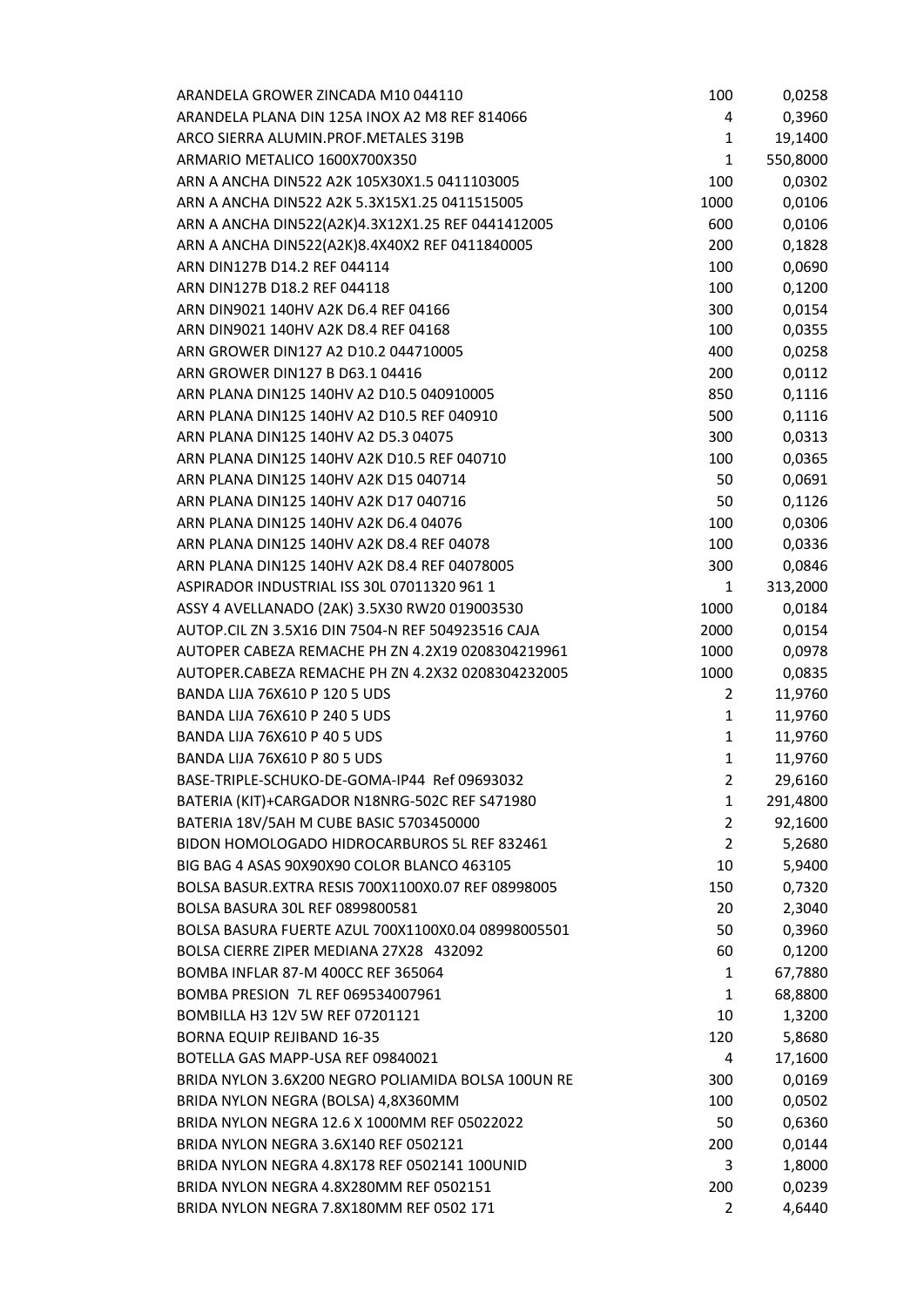| BRIDA NYLON NEGRA 7.8X360MM REF 0502181         | 2              | 8,8800   |
|-------------------------------------------------|----------------|----------|
| BRIDA NYLON NEGRA 7.8X540 MM REF 050219 1       | 200            | 0,1980   |
| BROCA ZEBRA LONGLIFE PLUS 5X115 0648055011      | 4              | 4,5720   |
| BROCA ACERO HSS 10.5MM DIN 338 REF 0625 105     | 3              | 3,1080   |
| BROCA ACERO HSS 10MM DIN338 REF 0625100         | 5              | 2,7840   |
| BROCA ACERO HSS 11.5MM DIN338 REF 0625115       | 3              | 4,9560   |
| BROCA ACERO HSS 11MM DIN338 REF 0625110         | $\overline{2}$ | 4,7520   |
| BROCA ACERO HSS 12.5MM DIN338 REF 0625125       | $\overline{2}$ | 4,9200   |
| BROCA ACERO HSS 12MM DIN338 REF 0625120         | $\overline{2}$ | 5,1360   |
| BROCA ACERO HSS 13MM DIN338 REF 0625130         | $\overline{2}$ | 5,6400   |
| BROCA ACERO HSS DIN 338 16MM REF 0625160 090    | 2              | 8,6400   |
| BROCA ACERO HSS DIN 338 4.5MM REF 62545         | 10             | 1,0320   |
| BROCA ACERO HSS DIN 338 4MM REF 62540           | 10             | 0,6360   |
|                                                 |                |          |
| BROCA ACERO HSS DIN 338 5.5MM REF 062555        | 10             | 0,9000   |
| BROCA ACERO HSS DIN 338 5MM REF 062550          | 20             | 0,8520   |
| BROCA ACERO HSS DIN 338 6MM REF 062560          | 20             | 0,9120   |
| BROCA ACERO HSS DIN338 2.5MM REF 062525         | 10             | 0,5640   |
| BROCA ACERO HSS DIN338 3.5MM REF 62535          | 20             | 0,6600   |
| BROCA ACERO HSS DIN338 3MM REF 062530           | 20             | 0,4920   |
| BROCA ACERO HSS DIN338 4.2MM 062542             | 10             | 0,7080   |
| BROCA ACERO HSS DIN338 6.5MM REF 62565          | 10             | 1,2480   |
| BROCA ACERO HSS DIN338 8.5MM REF 062585         | 10             | 2,0640   |
| BROCA ACERO HSS DIN338 8MM REF 62580            | 10             | 1,9440   |
| BROCA ACERO HSS DIN338 9.5MM REF 62595          | 10             | 2,5080   |
| BROCA ACERO HSS DIN338 9MM REF 062590           | 10             | 2,4120   |
| BROCA ACERO HSS DIN339 1MM 062510               | 10             | 0,5160   |
| BROCA CV PARA MADERA 12MM REF 0650412061        | 2              | 25,2000  |
| BROCA HAM PLUS 12X310 AL260 0648051231961       | 1              | 20,1000  |
| BROCA HELICOIDAL HSCO DIN338 14MM 0626001400    | 1              | 52,5600  |
| BROCA HSS 1-13MMX0.5(25UDS)IZAR REF 334455      | $\overline{2}$ | 69,7200  |
| BROCA MAGMA HSCO 1.5MM DIN338 REF 0626040150961 | 10             | 9,6360   |
| BROCA MAGMA HSCO 10.5MM DIN338 0626041050       | 1              | 20,8800  |
| BROCA MAGMA HSCO 10MM DIN338 0626041000961      | 4              | 27,9000  |
| BROCA MAGMA HSCO 11MM DIN338 REF 0626041100     | 1              | 24,6600  |
| BROCA MAGMA HSCO 12MM DIN338 REF 0626041200     | 4              | 48,9000  |
| BROCA MAGMA HSCO 13MM DIN 338 REF 0626041300    | 1              | 35,6400  |
| BROCA MAGMA HSCO 1MM DIN338 REF 0262040100961   | 10             | 9,9600   |
| BROCA MAGMA HSCO 2.5MM DIN338 0626040250961     | 5              | 5,5680   |
| BROCA MAGMA HSCO 3.0MM DIN 338 0626040300       | 10             | 9,2760   |
| BROCA MAGMA HSCO 3.5MM DIN338 REF 0626040350961 | 10             | 9,9600   |
| BROCA MAGMA HSCO 4MM DIN338 0626040400          | 5              | 5,9760   |
| BROCA MAGMA HSCO 4MM DIN338. REF. 0626040400    | 25             | 9,9600   |
| BROCA MAGMA HSCO 5MM DIN338 062604054           | 10             | 6,4080   |
| BROCA MAGMA HSCO 5MM DIN338 REF 0626040500961   | 20             | 10,6800  |
| BROCA MAGMA HSCO 6.5MM DIN338 062604650961      | 6              | 20,1000  |
| BROCA MAGMA HSCO 6M DIN338 REF 0626040600       | 18             | 12,0000  |
| BROCA MAGMA HSCO 6MM DIN338 06260600961         | 6              | 7,2000   |
| BROCA MAGMA HSCO 7.5MM DIN338 REF 0626040750961 | 6              | 20,1000  |
| BROCA MAGMA HSCO 7MM DIN338 REF 0626040700961   | 6              |          |
| BROCA MAGMA HSCO 9.5MM DIN338 REF0626040950961  |                | 20,7000  |
|                                                 | 4              | 29,4000  |
| BROCA PERC.PLUS 11X210 REF 0648551121           | 10             | 11,3400  |
| BROCA PERC.PLUS DUO 9X160 REF 0648559016961     | 4              | 10,5600  |
| BROCA PORTAPLAQUITAS 19MM CRWD19C REF G21       | 1              | 462,0000 |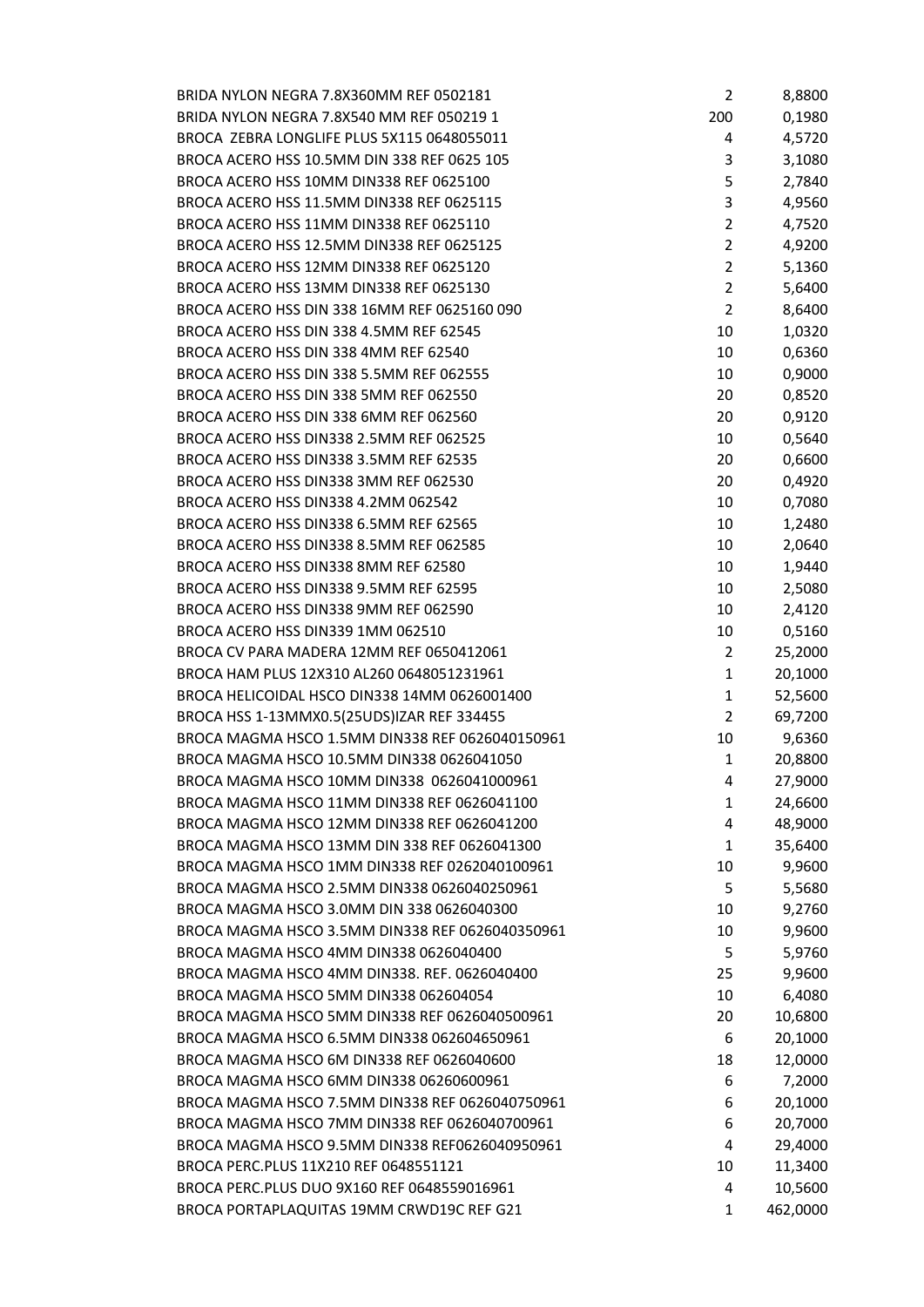| BROCA SDS-PLUS 4 PUNTAS 32X450MM REF 334902        | $\mathbf{1}$   | 109,5360 |
|----------------------------------------------------|----------------|----------|
| BROCA VIROLA HIERRO C/TACO12 732012                | 16             | 15,0000  |
| BROCA ZEBRA HSCO 12MM DIN338 REF 0626120060        | $\overline{2}$ | 11,7960  |
| BROCA ZEBRA HSCO DIN338 6MM REF 062660060          | $\overline{2}$ | 3,0240   |
| BROCA ZEBRA HSCO DIN338 8MM REF062680060           | $\overline{2}$ | 4,1400   |
| BROCA ZEBRA HSCO DIN338 9MM REF 062690060          | $\overline{2}$ | 4,5960   |
| BROCA ZEBRA LOGLIFE SDS-PLUS 8X115 0648058011961   | $\overline{2}$ | 14,8560  |
| BROCA ZEBRA LONGLIFE PLUS 10X165 REF 0648 051 016  | 6              | 9,1560   |
| BROCA ZEBRA LONGLIFE PLUS 12X160 0648051216        | 4              | 10,3560  |
| BROCA ZEBRA LONGLIFE PLUS 12X210 0648051221961     | $\overline{2}$ | 13,1400  |
| BROCA ZEBRA LONGLIFE PLUS 8X165 0648058016         | 6              | 8,5920   |
| BROCA ZEBRA LONGLIFE PLUS 8X165 REF 64805816       | 4              | 8,5920   |
| BROCA ZEBRA LONGLIFE SDS-PLUS 8X215 REF 0648 058 0 | $\overline{2}$ | 8,5920   |
| <b>BROCHA VIROLA DORADA N14</b>                    | 12             | 21,6360  |
| CADENA PLASTICO BLANCA-ROJA 25MX8MM 0899610812061  | 1              | 76,8000  |
| CAJA HERRAMIENTAS 07159324090                      | 2              | 82,7400  |
| CAJA HERRAMIENTAS UNIVERSAL 096593120961           | 4              | 217,8000 |
| CALIBRE MONOBLOCK DIN 862 CON FUNDA                | $\mathbf{1}$   | 35,7600  |
| CANDADO SERIE TIFON IFAN TF40 REF 271027           | 6              | 5,6040   |
| CANDADO TF50 MISMA LLAVE N503. REF 350800          | 6              | 10,7400  |
| CANULA MEZCLADORA WIT PE500 385ML REF 090348810191 | 10             | 1,8000   |
| CARBONERA 30L 0695770030961                        | 2              | 10,5000  |
| CARGADOR DE BATERIAS ALG 18/6 5705860000           | $\mathbf{1}$   | 71,7600  |
| CARGADOR DE PILAS PRO 5 REF 08274005 961           | $\mathbf{1}$   | 99,3600  |
| CARTUCHO GRASAS LITIIO KL 400GR REF KRA15403       | 24             | 5,4000   |
| CEPILLO ABRASIVO 30MM REF 0714691380961            | $\mathbf{1}$   | 36,6360  |
| CEPILLO ABRASIVO 50MM REF 0714691320961            | $\overline{2}$ | 26,5200  |
| CEPILLO ACERO LATONADO M/PLASTICO 734008           | $\mathbf{1}$   | 1,8720   |
| CEPILLO ANGULAR SUELO MEDIO 0891350640             | 1              | 27,3600  |
| CEPILLO BARRENDERO MBB FIBRA PLASTICA 069594305391 | $\mathbf{1}$   | 4,8720   |
| CEPILLO CIRCULAR ALAMBRE D115MM REF 07146902061    | 2              | 35,7000  |
| CEPILLO DE FRENOS L225 REF 7155526090              | 4              | 10,5000  |
| CEPILLO RENOVADOR EXTERIOR FARTOOLS 115027         | $\mathbf{1}$   | 234,0000 |
| CERRADURA CISA EMBURIS CORTAFUEGO REF 5843000-65   | 2              | 29,9400  |
| CERRADURA HUECO 8GK9560-0KK06                      | $\mathbf{1}$   | 67,5840  |
| CERRADURA PAL S/LLAVE 8PQ9400-0BA08                | $\mathbf{1}$   | 51,7800  |
| CESTO GOMA 105 45L REF 551051                      | $\overline{2}$ | 25,9920  |
| CHAMPU ACTIVO VEHÍCULOS 25L REF 089302555          | 3              | 60,9840  |
| CHASSIS GALVANIZADO BASE 09980111061               | 1              | 65,5200  |
| CIERRE BASCULANTE 8GK9561-0KK01                    | 1              | 47,5680  |
| CINCEL MAX PLANO ALICAT.400MM REF 0647050400090    | 2              | 63,0000  |
| CINCEL SDS-MAX DE PALA L 400M REF 0647040050       | 2              | 63,0000  |
| CINTA ADH.EMBALAR PP TRANS.50X132M REF 098505070   | 8              | 3,5520   |
| CINTA ADHESIVA DOBLE CARA 12X10MM REF 0894 910     | 3              | 13,0200  |
| CINTA ADHESIVA DOBLE CARA 24X1MM REF 0894 910 1    | 3              | 31,1400  |
| CINTA ADHESIVA EMBALAR MARRON 50X132M REF 09850507 | 8              | 3,5520   |
| CINTA AISLANTE PVC 19MX25M NEGRA REF 0985196       | 24             | 0,8760   |
| CINTA AMERICANA 50MX50MM GRIS PLATA 09923803       | 12             | 14,5560  |
| CINTA AMERICANA TESABAND 5CMX50M GRIS REF FP48138  | 4              | 7,8000   |
| CINTA ANTIDESLIZANTE BLANCA DISTANCIA S178290      | 10             | 11,9400  |
| CINTA ENMASCARAR 25X50 80 GRADOS REF 09920025      | 12             | 2,5800   |
| CINTA ENMASCARAR 38X50 80 GRADOS REF 09920038      | 24             | 3,6600   |
| CJTO ALLEN C BOLA ANILLO (1.5-10MM)9 71550100960   | 7              | 40,6560  |
|                                                    |                |          |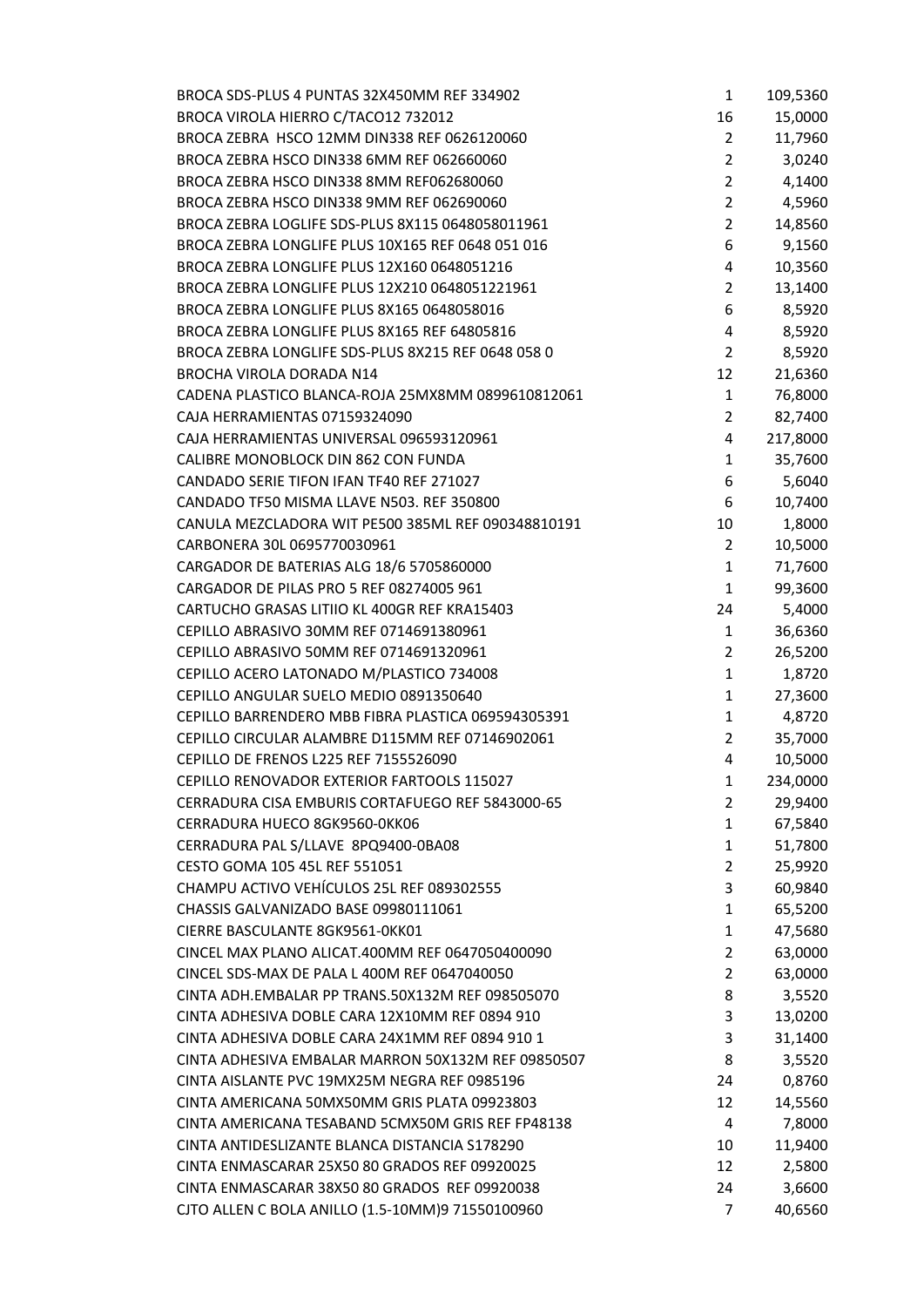| CJTO ALLEN C/CABEZA BOLA(1.5-10MM)9 71540100064     | 5              | 16,0800  |
|-----------------------------------------------------|----------------|----------|
| CJTO BROCAS MAGMA 1-10X0.5MM DIN388 0626040001      | $\mathbf{1}$   | 187,3200 |
| CJTO COMBINADO 1/4-12UDS REF 0614250109961          | $\overline{2}$ | 18,8160  |
| CJTO COMBINADO PUNTAS 1/4 31 UDS REF 614250031      | $\overline{2}$ | 18,3000  |
| CJTO DEST ZEBRA PLANO 5UDS REF 061394235060         | $\overline{2}$ | 37,8000  |
| CLAVIJA SCHUKO DE GOMA IP54 REF 0969300401961       | 10             | 4,1640   |
| COLA EN SPRAY 500ML 0890100055024                   | $\mathbf{1}$   | 14,4960  |
| CONECTOR DINSE 10-25MM REF 098415075961             | $\overline{2}$ | 5,0040   |
| CONECTOR REDUCTOR DINSE/OKC 35/50-10/25 09841509    | $\mathbf{1}$   | 28,2000  |
| CONO PLEGABLE REFLECTANTE                           | 6              | 16,8000  |
| COQUILLA 2M CAUCHO SINTETICO 9X54MM 0869409054961   | 104            | 2,3760   |
| CORREA AVX 10 1400 REF S200126                      | 2              | 24,6000  |
| CORTE CONCAVO STANDARD INOX 230X1.9, MM S601325     | 25             | 1,9891   |
| CTO 7 BROCAS ZEBRA LONGLIFE PLUS 0648050001961      | 3              | 75,6000  |
| CUADRADILLO PARA CERRADURA PUERTA 8X70 REF 281081   | 6              | 1,2000   |
| CUBA DE POLIPROPILENO 100L REF 09980110061          | $\mathbf{1}$   | 48,3000  |
| <b>CUBETA PLASTICO ECOBLOCK 8LT</b>                 | 10             | 7,1400   |
| CUBO GOMA 10L REF 0695770016961                     | $\mathbf{1}$   | 7,4640   |
| CUBO PARA FREGONA 10L REF 6120500015                | $\overline{2}$ | 10,4400  |
| CUTER-UNI-CUCHILLA-INTERCAMBLE 07156601061          | 5              | 3,5640   |
| CUTTER ERGONOMICO C/FRENO ROJO L170 071566271       | 5              | 7,2000   |
| CUTTER FACOM 844.S18 26286 5997658678090            | $\mathbf{1}$   | 20,7240  |
| DEPOSITO 800*600*996 300 LITROS REF 3039PM          | 3              | 276,0000 |
| DEPOSITO ACEITE PARA PALET MANUAL G21               | $\mathbf{1}$   | 39,5400  |
| DEPOSITO DE 1000 LITROS ESTERELIZADO                | $\overline{2}$ | 462,0000 |
| DESASTACADOR FUERTE 1L REF 0893790004075            | 12             | 5,2920   |
| DESENCOFRADOR 300MM SNA WB-300-2                    | $\mathbf{1}$   | 23,9400  |
| DESENCOFRADOR 5982 600MM REF 314041                 | $\mathbf{1}$   | 20,5440  |
| DESENCOFRADOR BELLOTA 5682-18X500 314040            | $\overline{2}$ | 17,9520  |
| DESENGRASANTE INDUSTRIAL 500ML REF 0890 107         | 12             | 10,8000  |
| DESTORNILLADOR BAHCO FIT JUEGO 6BOCA REF 333801     | $\mathbf{1}$   | 23,9400  |
| DESTORNILLADOR FACOM B2X125TVE 75114 5997658665090  | $\mathbf{1}$   | 29,0760  |
| DESTORNILLADOR FACOM H ATP`1X25 74641 5997658666090 | $\mathbf{1}$   | 9,8760   |
| DESTORNILLADOR FACOM P.PLANA 0.425MM 75MM           | 3              | 10,9440  |
| DESTORNILLADOR FACOM P.POTENCIA ATWH8X175 5111 120  | $\mathbf{1}$   | 25,1040  |
| DESTORNILLADOR PLANO 1000V 73370 FACOM 59976867100  | $\mathbf{1}$   | 9,1680   |
| DESTORNILLADOR PLANO 1000V FACOM X75 5997658670090  | $\mathbf{1}$   | 9,1680   |
| DESTORNILLADOR PLANO AT3.5X100 73800 FACOM          | $\mathbf{1}$   | 7,2960   |
| DESTORNILLADOR PLANO FACOM 5X150 52947 59976586670  | 1              | 12,5280  |
| DESTORNILLADOR PZ 1000V 1X100 53657 FACOM 59976580  | 1              | 14,4480  |
| DISCO CORTE AZUL PARA ACERO 125X1 0664101250        | 25             | 2,7840   |
| DISCO CORTE D125X0.8MM REF 0669401248961            | 100            | 1,2120   |
| DISCO CORTE INOX 125X1 REF S153890                  | 75             | 1,4892   |
| DISCO CORTE INOX ADVANCE 115X1.2MM REF S564888      | 50             | 1,1040   |
| DISCO CORTE INOX ADVANCE 125X1.2MM REF 153851       | 300            | 1,7520   |
| DISCO CORTE SLIM D125X1MM REF 0669401250961         | 75             | 0,6840   |
| DISCO CORTE VERDE SPEED PLUS 115X1 REF 0664131150   | 50             | 0,9600   |
| DISCO DE CORTE INOX ADVANCE 230X2MM REF S153853     | 180            | 2,3760   |
| DISCO DESBASTE LONGLIFE AZUL D230X8                 | 5              | 10,9200  |
| DISCO DIAMANTE SUPER FINE D1 115MM WURTH 066811571  | 10             | 81,0000  |
| DISCO LAM ZEBRA CERAMICO D125 P60 0578430326        | 16             | 4,9800   |
| DISCO LAMINA ZEBRA CERAMICO D125 P60 0578430326960  | 10             | 4,9800   |
| DISCO LAMINADO PL.FIB D178MM P60 0579430376         | 6              | 4,0920   |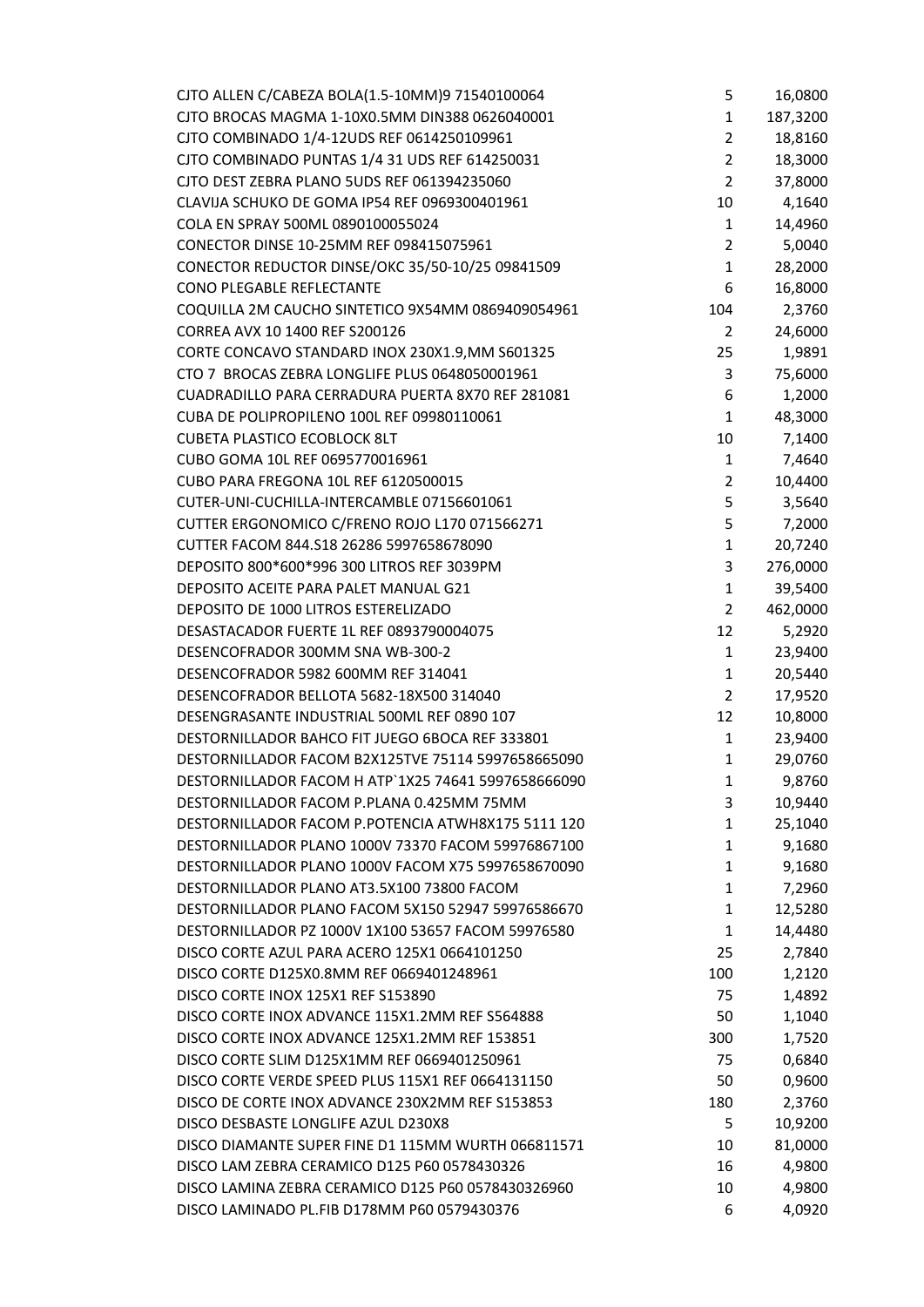| DISCO LAMINAS ZEBRA CERAMICO D115 P60 0578430316                                                  | 4                   | 4,4760           |
|---------------------------------------------------------------------------------------------------|---------------------|------------------|
| DISCO VELLON COMPACTO UNIV 115MM REF 058501134891                                                 | 1                   | 13,5240          |
| DISOLVENTE UNIVERSAL 5 LT STAR SOLV 711055                                                        | 6                   | 11,3501          |
| ELECTROCERRADURAS DUO 25/85 S258500                                                               | 3                   | 150,5520         |
| ELECTRODO E-7016 BASICO 2.5X350MM REF 098212025091                                                | 600                 | 0,1800           |
| ELECTRODO INOX E-316L-16 BWL REF 72827 25350                                                      | 80                  | 0,3800           |
| ELECTRODOS E7018 DE 3.25-350 (50 UDS)                                                             | 2                   | 19,1400          |
| EMBUDO PLASTICO C/FILTRO NYLON 160MM REF 364316                                                   | 3                   | 6,4562           |
| EMBUDO PLASTICO C/FILTRO NYLON 240MM FER 364317                                                   | 3                   | 8,0221           |
| EMPALME C/ESTAÑO Y TUBO RETRÁCTIL 05558101005                                                     | 250                 | 0,7680           |
| ENGRASADORA M18GG0 18V-V0 REF S493321                                                             | 1                   | 249,4800         |
| ESCALERA COMBI FIBRA WURTH L2.84M 0962932235961                                                   | 6                   | 348,0000         |
| ESCALERA FIBRA VIDRIO WURTH 6M REF 096292242961                                                   | $\mathbf{1}$        | 585,0000         |
| ESCALERA PROFESIONAL 4 PELD REF 096297478                                                         | 1                   | 163,2000         |
| ESCARPAL 200MM DIN 6453 REF 07146304                                                              | $\overline{2}$      | 8,8560           |
| ESCOBA 0695943083                                                                                 | $\overline{2}$      | 2,2680           |
| ESCOBA ASPIRADOR KARCHER FC 5 C/CABLE 1-055-400                                                   | $\mathbf{1}$        | 243,8520         |
| ESCOBA DE ACABADO 40CM 0695943083961                                                              | $\overline{2}$      | 2,2560           |
| ESCUADRA CARPINTERO ALUMINIO 300MM REF 351353                                                     | $\overline{2}$      | 5,9400           |
| ESCURRIDOR PARA CUBO 10L REF 6120500016                                                           | $\mathbf{1}$        | 2,7120           |
| ESLINGA DOBLE BANDA EAD 3000 KGX3M 124087                                                         | $\overline{2}$      |                  |
|                                                                                                   |                     | 19,7713          |
| ESLINGA EN1492 PLANA CON FUNDA 4M 071350604                                                       | $\overline{2}$<br>3 | 36,2400          |
| ESPATULA INOX MANGO BIMATERIA 5CM 325597                                                          |                     | 3,0000           |
| ESPATULA INOX MANGO BIMATERIA 7CM 325598                                                          | $\overline{2}$      | 3,5880           |
| ESPATULA POPULAR 040 REF 325093                                                                   | 3                   | 1,1400           |
| ESPEJO TELESCOPICO INSPECCION C/2 LED S121555<br>ESPONJA ABRASIVA GRANO FINO P500 RE F58700286120 | $\mathbf{1}$        | 7,9200           |
| ESPONJA LAVADO REF 0899700400                                                                     | 20<br>5             | 1,2840           |
| ESPUMA POLIURETANO ORBAFOAM AEROSOL REF 723016                                                    |                     | 5,0400<br>4,5120 |
| ESTAÑO PLATA FERDAG 3.5% 2MM 100gr FP12695                                                        | 24                  |                  |
|                                                                                                   | $\overline{2}$      | 5,3880           |
| FASTON AISL CFUNDA 6.3 AZUL (1.5-2.5MM2) 055875130                                                | 100                 | 0,1560           |
| FASTON AISL MACHO 6.3 AZUL (1.5-2.5MM2)05587556005                                                | 200                 | 0,0960           |
| FASTON HEMBRA C/FUNDA 6.3 AMA4-6 055875104005                                                     | 100                 | 0,2520           |
| FASTON-AISL-COMBI-6,3-AZUL(1,5-2,5MM2) 05587554005                                                | 100                 | 0,2040           |
| FASTON-AISL-MACHO-6,3-AMAR-(4-6MM2) 055875561005                                                  | 200                 | 0,2040           |
| FIJACION ANTIRROBO ESCALERA REF 096383741                                                         | 8                   | 130,5600         |
| FIJADOR TORN. MEDIA RESISTENCIA 50 GR REF 089324305                                               | 5                   | 14,1120          |
| FILM PROTECTOR 20 MICRAS 100MMX130M REF 0899500022                                                | 36                  | 3,1560           |
| FILTRO CARTUCHOS ASPIRADOR WD/SE S414552                                                          | 5                   | 28,8000          |
| FLEXOMETRO C/F8X25MM POWERLOCK 361136                                                             | 1                   | 24,1800          |
| FREGONA MICROFIBRA TRENZADA REF 6120500001                                                        | 8                   | 4,2000           |
| FRESA ESCALONADA ESPIRAL HSS 6-30 Ref0694453630961                                                | 1                   | 98,2800          |
| FUNDA CUBETA PINTURA TRANSPARENTE 7L 5 REF 732188                                                 | 4                   | 8,5384           |
| GARRA METALICA CEPILLO BARRENDERO 0695943054961                                                   | 2                   | 1,6200           |
| GEL DECAPANTE PARA ESTAÑO 125GR 0987035060075                                                     | $\mathbf{1}$        | 8,2800           |
| <b>GEL PASACABLES 1L 08937503</b>                                                                 | 1                   | 17,7840          |
| GRANETE L150MM REF 07146316064                                                                    | 2                   | 15,4560          |
| GRAPA A20 PARA GRAPADORA MOD 1100 (CAJA1000)                                                      | 18                  | 23,8800          |
| GRAPA FIJACIÓN PUERTA HÉRCULES A MALLA                                                            | 4                   | 0,8880           |
| GRAPADORA CERCAS 1200 CON CARGADOR 367241                                                         | $\mathbf{1}$        | 53,5440          |
| GRAPAS METÁLICAS HÉRCULES FIJACIÓN MALLA                                                          | 52                  | 0,7560           |
| GRASA MULTIUSO II 400GR 08938711 075                                                              | 48                  | 3,5400           |
| GRASA SPRAY STEC C/PTFE 500ML REF S556433                                                         | 60                  | 11,7504          |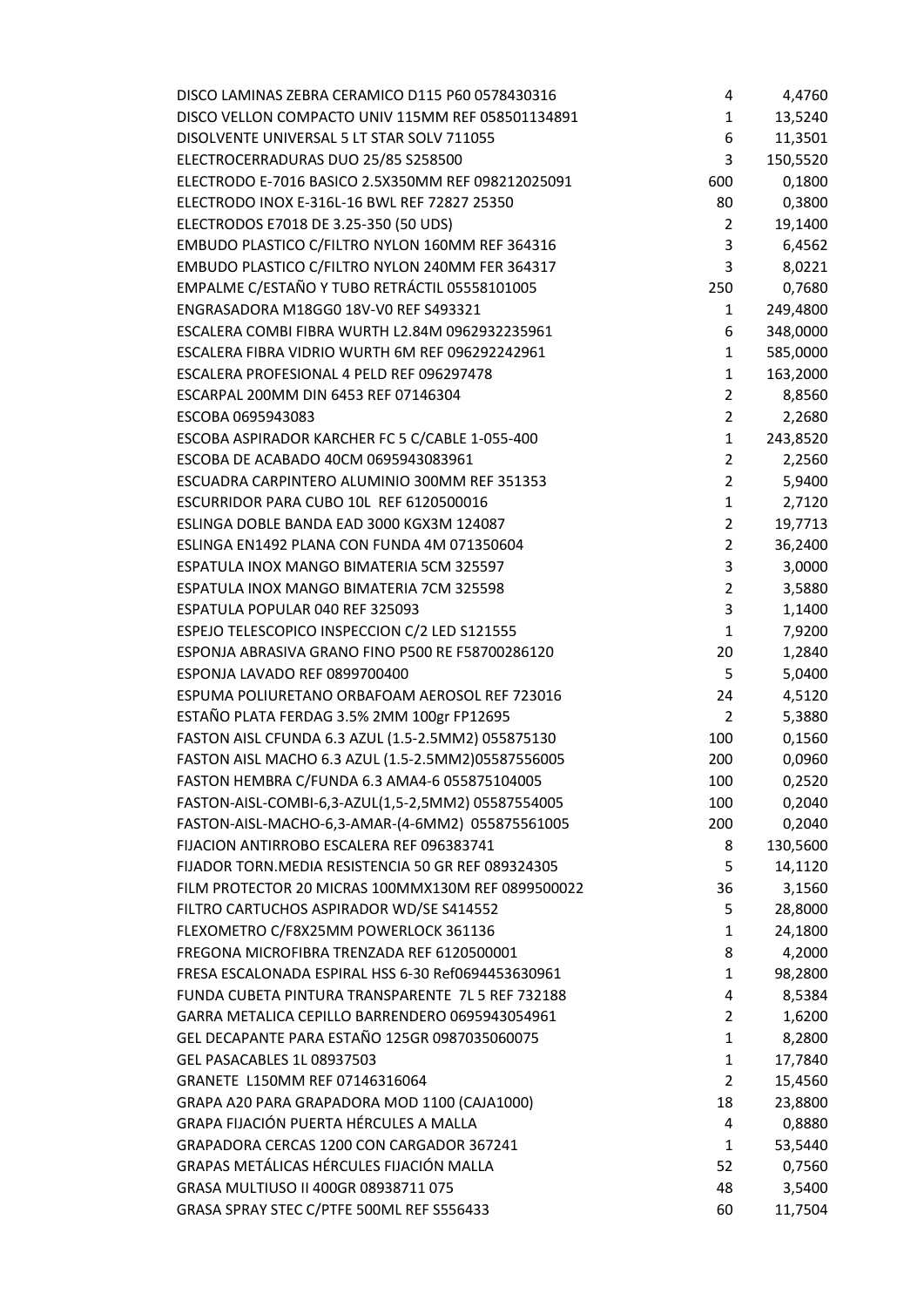| <b>GUIA Y SOPORTE LIJADORA MAKITA 9920</b>         | 1              | 85,6200  |
|----------------------------------------------------|----------------|----------|
| HILO DE TRAZAR L30M REF 0713670030961              | $\mathbf{1}$   | 23,5200  |
| JUEGO 20 GALGAS INOX 0.05-1MM REF542023            | $\mathbf{1}$   | 21,8400  |
| JUEGO ALLEN LARGA 22920 FACOM 5997658660090        | 7              | 38,9760  |
| JUEGO DE LLAVES ALLEN C/BOLA 1.5-10.9 UN COD331344 | $\mathbf{1}$   | 11,9400  |
| JUEGO DE LLAVES COMBINADAS IRIMO 8-22M 8U 333947   | $\mathbf{1}$   | 28,9200  |
| JUEGO DE LLAVES VASO Y HERRAMIENTAS 215PZ 336306   | 1              | 157,3416 |
| JUEGO GALGAS 0.10-0.50MM 21PZAS 050219061          | $\mathbf{1}$   | 13,5000  |
| JUEGO LIMAS 100M/M 6PZ REF S197495                 | $\mathbf{1}$   | 12,8400  |
| JUEGO LLAVES DE VASOS 1/4-1/2 101PZAS 333861       | $\overline{2}$ | 62,3400  |
| JUEGO NUMEROS ALTURA 80 DE ROTULAR/PINTAR 9070002  | 6              | 14,3880  |
| JUEGO PUNTAS MIXTAS E.120 56323 FACOM 599765867500 | 1              | 76,8000  |
| JUEGO VASOS+ACC 1/4 NANO1 61911 5997658674090      | $\mathbf{1}$   | 288,0360 |
| KD-ADHES/SELLANTE CARTUCHO BLANCO 300ML            | 4              | 5,9640   |
| LG5000 GOMA SUJECCION TIPO ESCALERA 096380558090   | $\mathbf{1}$   | 56,1600  |
| LIJADORA BANDA MAKITA 9920                         | 1              | 271,8000 |
| LIJADORA ROTO ORBITAL ETS150 WURTH 07021290961 EMV | 1              | 269,0280 |
| LIMA 1/2 CAÑA FINA L250 DIN7261 REF 07146143064    | $\overline{2}$ | 14,1840  |
| LIMA H3 L300MM REF 07146113090                     | $\overline{2}$ | 20,8800  |
| LIMA M/BIMATERIAL 4001-10 ENT. 335022              | 1              | 12,4172  |
| LIMA MECANICO MEDIACAÑA 10 ENTREFINA 008051403     | 1              | 15,0494  |
| LIMA MECANICO TRIANGULAR M.BIM 4005-10 ENT 0080511 | 1              | 14,9418  |
| LIMA RD H3 300MM REF 07146156                      | $\overline{2}$ | 17,2800  |
| LIMA REDONDA BIMATERIA ENTREFINA E-08 335911       | $\mathbf{1}$   | 10,2619  |
| LIMPIA CRISTALES ANTI LLUVIA (13,92 EUROS C/U)     | 6              | 13,8000  |
| LIMPIA CRISTALES AUTOMOVIL 500ML 011298            | $\overline{2}$ | 7,7453   |
| LIMPIA SALPICADORES KRAFFT 14146 011025            | 6              | 9,9008   |
| LIMPIACRISTALES ACTIVO 20L REF 08902520            | $\overline{2}$ | 68,7600  |
| LIMPIACRISTALES AEROSOL 500ML REF 089025           | 10             | 6,8040   |
| LIMPIADOR ABSOBON TALLER 5L REF 0893 124           | 1              | 73,4400  |
| LIMPIADOR ACTIVO 500ML REF 089002410241            | $\mathbf{1}$   | 16,5000  |
| LIMPIADOR CRISTALES AUTOMOVIL 500ML 011298         | 4              | 7,7453   |
| LIMPIADOR DE FRENOS 500ML 089010810024             | 12             | 6,9000   |
| LIMPIADOR DE OJOS EYEWASH 240ML REF 0899511805796  | 2              | 11,3400  |
| LIMPIADOR FRENOS SPRAY 500ML REF: 0890 108 10      | 24             | 6,9000   |
| LIMPIADOR INDUSTRIAL SPRAY 500ML REF 0893140024    | 24             | 7,5000   |
| LIMPIADOR VAPOR SC4 EASYFIX 2000W KARCHER S313023  | 1              | 239,9400 |
| LINTERNA BATERIA LED WLH1.2 ERF 0827940112         | 8              | 43,6800  |
| LLAVE COMBINADA ZEBRA 8M REF 071330108             | $\mathbf{1}$   | 24,7800  |
| LLAVE DINAMOMETRICA CON VISOR 3/8 330MM DIN 6789.  | 1              | 177,3000 |
| LLAVE INGLESA 12 DIN 3117 071522112                | $\mathbf{1}$   | 27,9240  |
| LLAVE INGLESA 4"DIN3117 LL-13 071522104061         | $\mathbf{1}$   | 12,2760  |
| LLAVE INGLESA DIN3117 (0-34MM) REF 071522111       | 1              | 27,9240  |
| LLAVE STILLSON 12 REF 071406412961                 | 1              | 31,2000  |
| LLAVE STILLSON 24 REF 071406424                    | $\mathbf{1}$   | 94,5600  |
| LUBRICANTE SPRAY MULTILUBE 400 ML WURTH 059305540  | 24             | 3,6480   |
| MACETA ALBAÑIL MANDO MADERA 1000GR 323265          | 1              | 9,0000   |
| MACETA FV 1KG REF 0715999139061                    | 1              | 33,0000  |
| MALETIN 4.4.1 CON 11 CUBETAS 5581120002961         | $\mathbf{1}$   | 45,8520  |
| MALETIN 843 VACIO 5581012000961                    | $\overline{2}$ | 31,8000  |
| MALETIN VACIO 8.4.2 TAPA NEGRA 5581011000091       | 6              | 29,7240  |
| MALLA HÉRCULES PLUS 1,5x2,5M GRIS RAL7030          | 19             | 26,4120  |
| MANDO ESCOBA Y FREGONA 6121500010                  | $\overline{2}$ | 3,6360   |
|                                                    |                |          |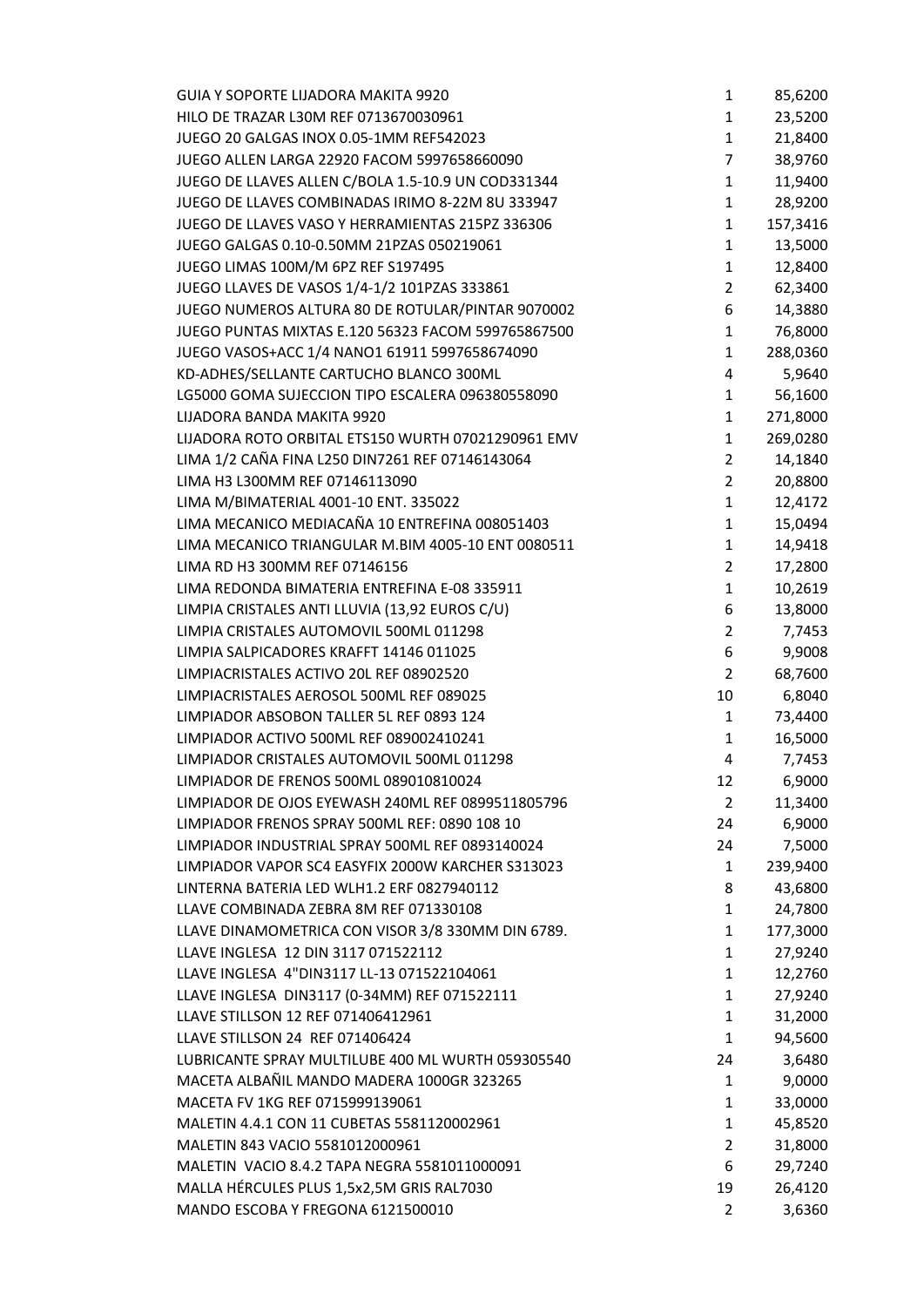| MANDO MADERA RAEDERA 1200MM REF 371178                                                          | 1              | 3,4080   |
|-------------------------------------------------------------------------------------------------|----------------|----------|
| MANGO ANTIDESLIZANTE 1.40M REF 6120500010                                                       | 6              | 3,6360   |
| MANGO LIMA MAD DIN395 130/300MM REF 07146160090                                                 | $\overline{2}$ | 1,9800   |
| MANGO MAD AZADA 1200X42 MM REF 371202                                                           | 10             | 3,6600   |
| MANGO MAD. PICACHON REDONDO 800-45 REF 371037                                                   | $\mathbf{1}$   | 2,9520   |
| MANGO MADERA BARRENDERO 0695943055961                                                           | $\overline{2}$ | 3,6360   |
| MANGO MADERA LIMA WURTH L120MM REF 07146159090                                                  | $\overline{2}$ | 3,2040   |
| MANGO MADERA P/MAZA -MALLO 5200-6KG 371128                                                      | $\overline{2}$ | 7,6624   |
| MANGO PALOTE MULTA M5604 FIBRA PFV BELLOTA                                                      | 5              | 25,2000  |
| <b>MARCADOR FIXOLID T300 VERDE</b>                                                              | 30             | 3,5400   |
| MARCADOR TRAZADOR PARA METAL PUNTA WIDIA 209002                                                 | 1              | 3,5760   |
| MARTILLO BELLOTA 8011-F REF 353039                                                              | 2              | 20,8800  |
| MARTILLO BOCAS NYLON 34MM MARNGO MADERA REF352296                                               | $\mathbf{1}$   | 10,7400  |
| MARTILLO DE CARPINTERO 400GR 071573240061                                                       | $\mathbf{1}$   | 13,3560  |
| MARTILLO EBANISTA CONFORTGEL REF 323260                                                         | $\mathbf{1}$   | 9,5400   |
| MARTILLO SIN REBOTE D30MM REF 071572 52                                                         | 2              | 23,7600  |
| MASILLA SELLADORA 1000GC-310ML REF 08932900                                                     | $\mathbf{1}$   | 10,0800  |
| MESCLADOR REPLAST PARA PISTOLA REF 0891893500                                                   | 3              | 16,8000  |
| METRO WURTH 5M 25M REF 071464 569961                                                            | $\overline{2}$ | 14,0400  |
| METRO WURTH 8M X25MM REF 0714 64 568                                                            | 3              | 29,7600  |
| MEZCLADOR ELECTRICO EW1400 REF 07028460 961                                                     | $\mathbf{1}$   | 429,0000 |
| MICROBOMBILLA LED 180 LUCES 8 FUNCIONES REF 62284                                               | $\mathbf{1}$   | 12,8400  |
| MICROMETRO DE 0MM-25MM REF 071575101061                                                         | $\mathbf{1}$   | 27,9840  |
| MICROONDAS CECOTEC BLANCO C/GRILL 20L 700 614287                                                | $\overline{2}$ | 76,0376  |
| MINI TORPEDO GEL IP68 CONECT 80X36X23 0975350330                                                | 5              | 18,2880  |
| ML COQUILLA PRECUBIERTA AFSIO-2-054 5997650288090                                               | 36             | 25,8000  |
| ML ROLLO PVC IMAN FLEXOFER 25X1.2MM BL FLEX 471116                                              | 32             | 1,0912   |
| NIVEL TORPEDO FATMAX MAGNETICO 230MM REF 325588                                                 | $\mathbf{1}$   | 23,7000  |
| PUNTERA-AISLADA-DIN46228-6X12-AMARILLA 0557300601061                                            | 500            | 0,0572   |
| NUEVO BASE ALUMINIO GRIS 7030 POSTE S170525                                                     | 18             | 15,6751  |
| NUMERACION PINTAR 57 80MM 9070001                                                               | 2              | 12,9840  |
| NURAL 92 PEGAMENTO REPARADOR DE PLÁSTICOS 723080                                                | 5              | 10,9979  |
| PACKFIX 500MM MANUAL REF 0992900216                                                             | 12             | 5,5200   |
| PALA CUADRADA MANGO MULETA BELLOTA REF 322246                                                   | 5              | 19,2000  |
| PALA PUNTA MANGO MULETA BELLOTA REF 322245                                                      | 5              | 20,3400  |
| PALET PLASTICO 9 PIES 1200X800X134MM PPER-1208NE                                                | 45             | 17,3880  |
| PALETINA DOBLE ESPECIAL N15 732150                                                              | 5              | 1,5000   |
| PALETINA DOBLE ESPECIAL N24 732152                                                              | 5              | 2,3400   |
| PALETINA RADIADOR PROFI B35MM REF 069305515                                                     | 10             | 3,0000   |
| PAÑOS LIMPIAMANOS INTENSIVOS 72 UND. REF 0890900                                                | 36             | 19,2960  |
| PAPAPEL SECAMANOS PLEGADO EN Z 210UN REF 61208100                                               | 60             | 1,8960   |
| PAPEL JUMBO                                                                                     | 270            | 0,8160   |
| PAPEL SECAMANOS MECHA BLANCO 6120800025961                                                      | 120            | 2,5440   |
| PASADOR ELASTICO 5X40 S631259                                                                   | 30             | 0,4800   |
| PASADOR ELASTICO 8X40 S073951                                                                   | 30             | 0,6000   |
| PATTEX NURAL 5 0.5ML REF 723153                                                                 | 5              | 11,3393  |
| PEGAMENTO KLEBFIX 5GR REF 08930900 075                                                          | 5              | 2,0760   |
| PEGAMENTO RAPIDO EPOXI ESK50 50ML REF 08934801024                                               | 11             | 23,9400  |
|                                                                                                 |                |          |
| PERFIL OMEGA PERFORA2C 35X7.5MM-2X20M 097549001961<br>PERFORADOR XAPA PC11-D18.6 REF 0619186005 | 60             | 2,2080   |
|                                                                                                 | 1              | 54,0000  |
| PERNO ROSCADO HEX.INT. M6X5 REF 02556 (CAJA 100UN)                                              | 200            | 0,0536   |
| PICACHON BELLOTA 5001-C REF 321001                                                              | 1              | 29,9400  |
| PIE DE REY 071576 01                                                                            | 5              | 24,3480  |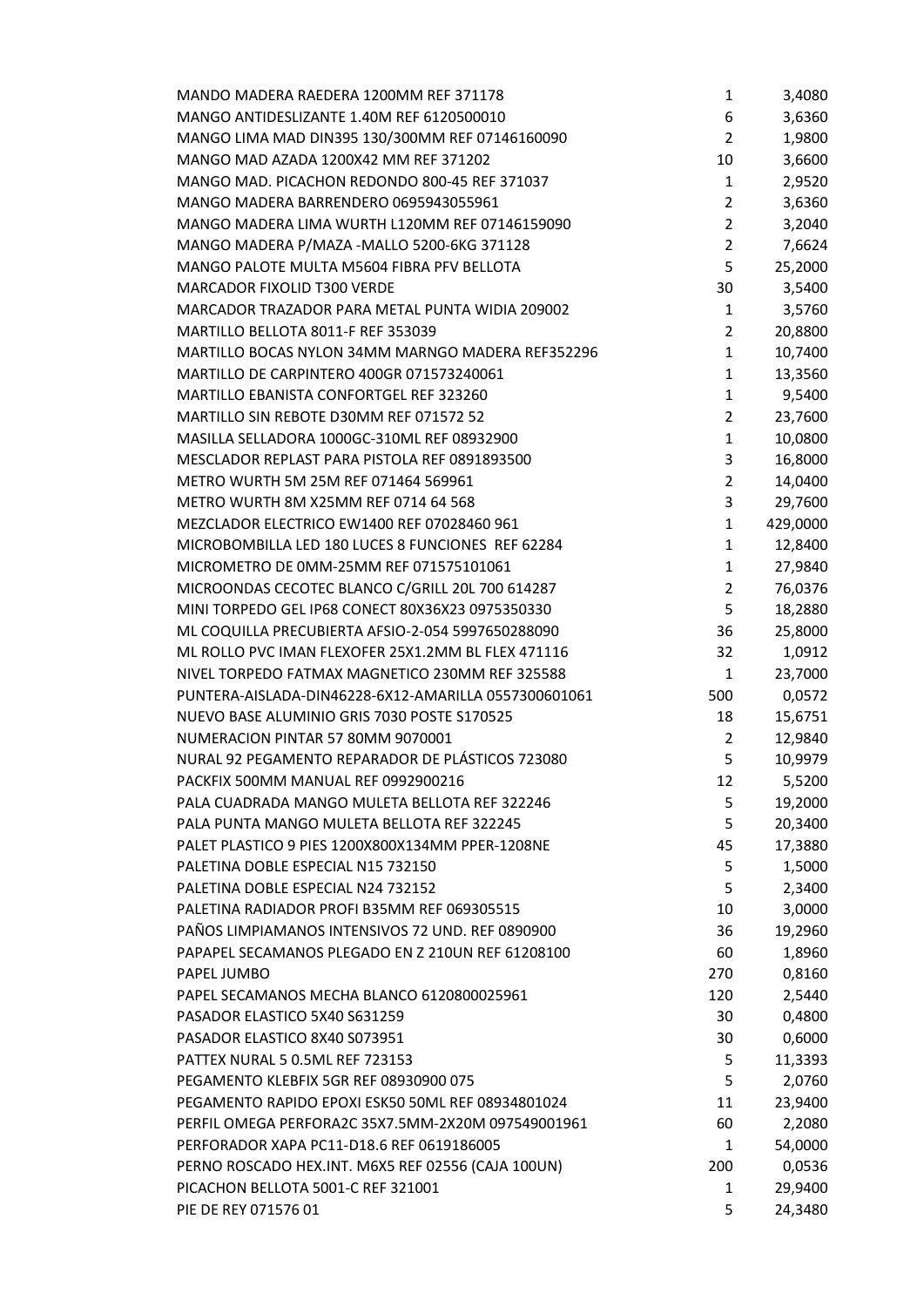| PILA ALCALINA LR20 1.5V 0827114 961 10             | 6              | 3,4080   |
|----------------------------------------------------|----------------|----------|
| PILA BOTO SR41/LR41-1.5V-7.9X3.6MM 082708392961    | 10             | 0,6480   |
| PINCEL C/L PLANO N26 S203353                       | 22             | 5,9400   |
| PINCEL DE RADIADOR PROFESIONAL 50X9X52 069305520   | 10             | 3,4800   |
| PINCEL PLANO MEZCLA CERDA NATUR N26 S107647        | 6              | 5,9400   |
| PINTURA MONTO RAPID BASE TR DE 4L COF425 503816204 | $\mathbf{1}$   | 39,9720  |
| PINTURA SPRAY ACRILICA RAL 6029 VERDE 520ML 713723 | $\mathbf{1}$   | 4,7400   |
| PINTURA SPRAY HARDCORE AMARILLO 1004 400ML 722498  | $\mathbf{1}$   | 5,9400   |
| PINZA GRUPO SOLDAR 200-A 3394282                   | 1              | 22,7400  |
| PINZA PORTAELECTRODOS 25MM2 200A REF00984150800961 | $\mathbf{1}$   | 68,1600  |
| POLIPASTO MANUAL BRAVO 750KG 245659 REF 004326527  | 1              | 284,1840 |
| POLVO AZUL PARA 0713700708                         | $\mathbf{1}$   | 10,6320  |
| POSTES HÉRCULES 1,5 MTS GRIS RAL7030               | 18             | 8,4000   |
| PRECINTADORA DE SEGUIRDAD 50MM REF 0985052005      | $\overline{2}$ | 30,0360  |
| PUERTA HÉRCULES PEATNL 1x1,5M GRIS RAL7030         | $\overline{2}$ | 261,9600 |
| PULVERIZADOR MANUAL 1000ML REF 0891502003961       | 5              | 8,1480   |
| PUNTA 1/4 PLANA 0.6X4.5 REF 061475652090           | 5              | 4,1040   |
| PUNTA 1/4 PLANA 0.8X5.5 L25MM REF 0614175653005    | 10             | 3,3000   |
| PUNTA 1/4 PLANAS 1.2X6.5L-25MM REF 0617175655005   | 10             | 3,8880   |
| PUNTA 1/4 PZ2 L:25mm0.5X3 1/4 REF 0614175650090    | 10             | 4,1040   |
| PUNTA IMPACTO PLANA 07143605                       | 4              | 14,1000  |
| PUNTA IMPACTO PLANA REF 07143606                   | 4              | 15,9000  |
| PUNTERA AIS.DIN46228 4X12 GRIS 0557300402005       | 500            | 0,0528   |
| PUNTERA AISLADA DIN46228 15.X10 NEGRA 055730015205 | 1500           | 0,0389   |
| PUNTERA DOBLE 1.0X10 ROJO 055740010061             | 500            | 0,0475   |
| PUNTERA DOBLE 1.5X8 NEGRO REF 0557404005           | 1500           | 0,0526   |
| PUNTERA DOBLE 1.5X8 NEGRO REF 0557404061           | 500            | 0,0376   |
| PUNTERA DOBLE 2.5X10 AZUL REF 0557405005           | 500            | 0,0430   |
| PUNTERA DOBLE 4X12GRIS REF 0557406061              | 500            | 0,1066   |
| PUNTERA-AISLADA-DIN46228-1,0X8-R 05573001020       | 500            | 0,0182   |
| PUNTERA-AISLADA-DIN46228-1,50X8NEGRA 0557300151061 | 500            | 0,0172   |
| PUNTERA-AISLADA-DIN46228-2,50X8AZUL 0557300251061  | 500            | 0,0209   |
| PUNTERA-DOBLE-6,0X14-AMARILLO 0557407061           | 500            | 0,1590   |
| RACOR HEMBRA S2000 PARA MANG. 8MM REF 069910010891 | 2              | 14,8800  |
| RACOR HEMBRA S2000 ROSCA EXR 3/8 0699100338961     | 5              | 16,0800  |
| RACOR HEMBRA S2000 ROSCA INT 1/4 REF 0699100214    | 4              | 15,6000  |
| RACOR MACHO S2000 PARA MANGUERA 8MM 0699100408961  | 3              | 3,6000   |
| RACOR MACHO S2000 ROSCA EXT 3/8 REF 0699100638961  | $\mathbf{1}$   | 3,9600   |
| RACOR MACHO S2000 ROSCA INT 1/4 0699100514061      | 15             | 3,6000   |
| RADIAL ANG BAT AWS18-125P COMPACT 2X5AH 5701402005 | 1              | 466,2000 |
| RADIAL CON BATERIA Y MALETA 070002363              | 1              | 375,2520 |
| RAEDERA 5879 REF 322001                            | $\mathbf{1}$   | 31,3080  |
| RASTRILLO GRAVA REF 322244                         | 5              | 23,9400  |
| RECAMBIO MOSQUITOS KILL-PAFF REF 772188            | 30             | 4,7400   |
| RECAMBIO RENOVADOR PRECISION SUPERF.METAL          | 5              | 4,7400   |
| RECAMBIO RODILLO NYLON B180MM REF 06930108061      | 10             | 3,8400   |
| RECOGEDOR PALA ALTA CON GOMA ANTIVUELCO REF 832252 | 2              | 2,7000   |
| REGLA SEMIRIGIDA INOX 300X30X0.08 REF 542042       | 5              | 8,8019   |
| REGLA SEMI-RIGIDA INOX 32 500X30X0.8 REF 52043     | 3              | 10,5239  |
| REGLETA CONEXION SIN TORNILLO 2 VIAS WURTH         | 1              | 66,6000  |
| REGLET-CLIP-3X(0,5-2,5QMM) Wurth Ref 0556100003005 | 1              | 58,5000  |
| REGLET-CLIP-5X(0,5-2,5QMM) Wurth Ref 0556100005005 | $\mathbf{1}$   | 69,6000  |
| REJILLA METALICA EXT. ABATIBLES 15X25cm MEDIUM IPR | 40             | 135,5400 |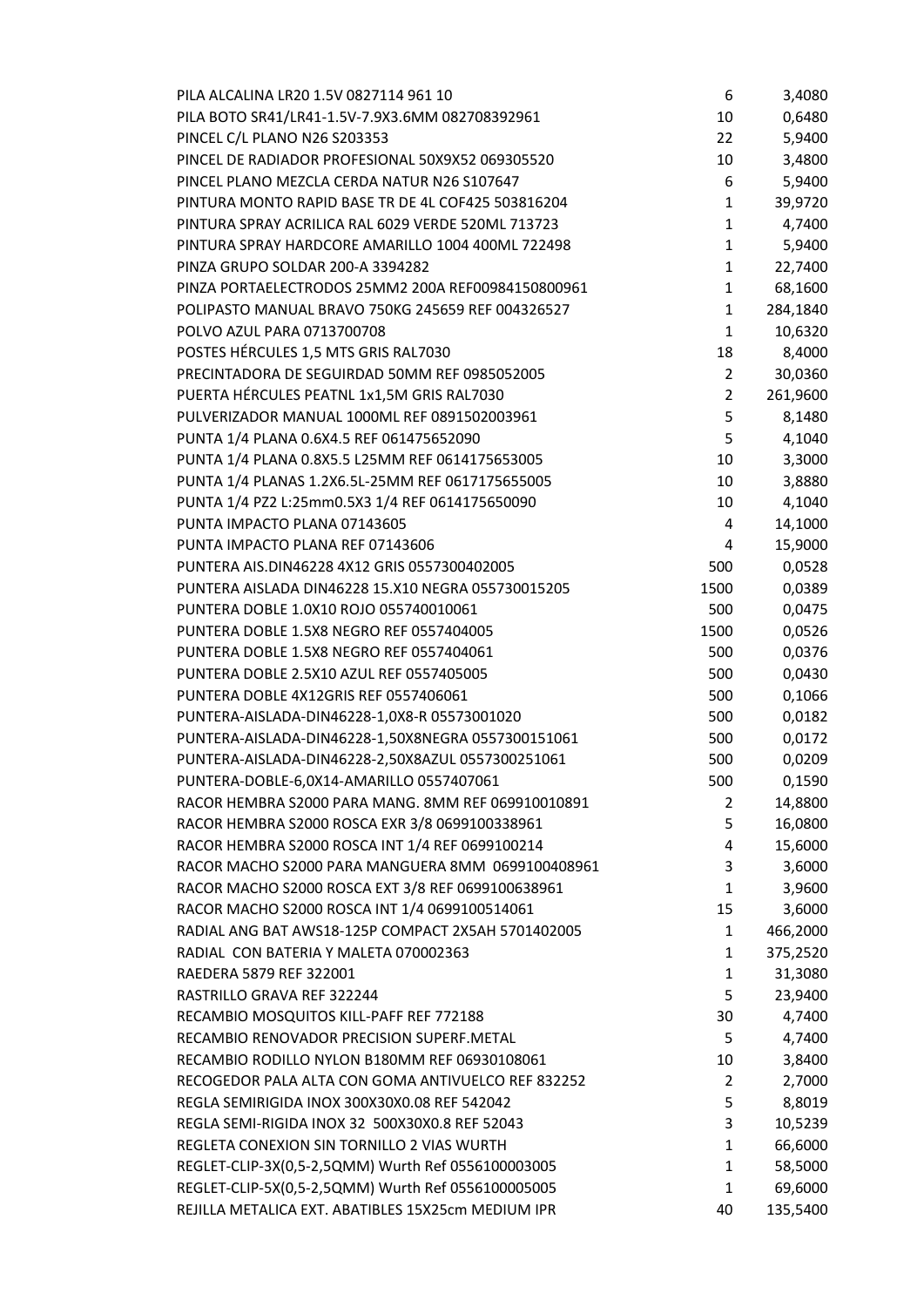| REMACHADORA TUERCAS HES 510-0ZS M5-M10 0948820      | 1              | 188,5800 |
|-----------------------------------------------------|----------------|----------|
| REMACHE ALUM M6X20 DIN7337 S105107                  | 250            | 0,0953   |
| REMACHE ALUM STAND 3.2X15 REF 395069                | 500            | 0,0336   |
| REMACHE ALUM STAND 3.2X8 395066                     | 500            | 0,0242   |
| REMACHE ALUM. 3.2X10 mmCAJ500 REF 395067            | 500            | 0,0247   |
| REMACHE ALUMINIO 2.4X8 S170025                      | 950            | 0,0335   |
| REMACHE ALUMINIO 4X16 514154016                     | 500            | 0,0371   |
| REMACHE ALUMINIO 5X16 514155016                     | 500            | 0,0400   |
| REMACHE ALUMINIO ESTANDAR 4.8X16 395085             | 250            | 0,0462   |
| RENOVADOR PRECISION SUPERF.MADERA                   | 5              | 4,7400   |
| REPOSICION TAPONES X-100 REF 0899300336 (200UNIDAD  | 1              | 36,9360  |
| RESISTENCIA CARGA TER SATEL 75 OHMS DH REF 621618   | 5              | 1,8000   |
| RODILLO NYLON 30X40 COD.S403001                     | $\overline{2}$ | 4,7400   |
| RODILLO NYLON 40X60 COD.S604001                     | 6              | 6,6000   |
| RONDELA GROWER CALE A4 316 SF 8.6X13.5X2.6          | 200            | 0,8040   |
| RUEDA ATNIPINCHAZOS REF 09980112061                 | 1              | 53,7600  |
| RUEDA DE MEDICION ODOMETRO REF 0993714004           | 1              | 239,0400 |
| RUEDA JOCKEY TUBO 48 S114470                        | 4              | 47,9400  |
| SACOS ESCOMBROS BIGBAG 90X90X90 BLANCO 463105       | 20             | 5,9400   |
| SARGENTO L500MM REF 071467050961                    | 3              | 28,8960  |
| SET DE CORTE SPEED CLICK REF S081325                | $\overline{2}$ | 25,9320  |
| SET DE PULIR DREMEL 20PZAS REF 816108               | $\overline{2}$ | 19,5360  |
| SET DE TACOS PLADUR W-GS REF 5964090301961          | $\mathbf{1}$   | 106,6800 |
| SET ESCOBILLAS DE CARBON PARA REPARACION RADIAL     | $\mathbf{1}$   | 10,6200  |
| SET MULTIUSOS DREMEL 52                             | $\overline{2}$ | 19,5360  |
| SET SIERRAS DE CALAR 15UDS REF 0608115011961        | $\mathbf{1}$   | 50,4000  |
| SETA PROTECTORA BOLS 100UN JAR REF 80704308         | $\mathbf{1}$   | 23,8800  |
| SIERRA CALAR ZEBRA 5UDS 061505012061                | $\mathbf{1}$   | 13,8600  |
| SILENBLOCK SB90 REFE 0862800112961                  | 40             | 1,7400   |
| SOLDADOR RECTO 40W SALKI REF 366213                 | 1              | 10,0320  |
| SOPLETE TURBOJET+BOTELLA MAPP-USA REF: 098490020    | $\mathbf{1}$   | 85,8000  |
| SPRAY 400 LACA .RAL 3020 ROJO 0893343000075         | $\overline{2}$ | 9,6600   |
| SPRAY 520cc PINTY PLUS ACRIL RAL 1015 CREMA REF N   | 6              | 9,3600   |
| SPRAY 520cc P.PLUS ACRIL RAL 9010 BL.MA MATER BLAN  | 42             | 4,1694   |
| SPRAY 520cc PINTY PLUS.ACRIL.RAL 9005 NEGRO MATE R  | 36             | 4,1653   |
| SPRAY 520ccP.PLUS.EVO RAL 9005 SAT NEGRO SASTINADO  | 6              | 4,1694   |
| SPRAY ACRIL.RAL5010 AZUL 400ML 713712               | 6              | 4,1694   |
| SPRAY ACRILICA RAL 9010 BLANCO 400ML REF 713705 50  | 24             | 4,1694   |
| SPRAY ACRILICA RAL 9005 NEGRO 400ML NOVASOL REF 717 | 24             | 4,1694   |
| SPRAY AIRE COMPRIMIDO NO INFL.400ML REF 0893 002    | 72             | 13,9800  |
| SPRAY ANTIROEDORES 250 ML REF 0892077150075         | 2              | 12,0000  |
| SPRAY GRAFFITI REF S800001                          | 12             | 15,2400  |
| SPRAY MARCADOR VERDE 500ML REF 089319904            | 36             | 5,8560   |
| SPRAY MARCAR AZUL FLUOR 500ML REF 089319903         | 12             | 5,8560   |
| SPRAY MASSO PREBEN AVISPEROS 750ML REF 6110002      | 192            | 11,8776  |
| SPRAY ZINC CLARO 4000ML REF 0893113114              | 45             | 3,3720   |
| TACO BRIDA NYLON CUAD.NEGRO D8MM REF 0593508430961  | 500            | 0,0784   |
| TACO MASTER LATON M10 (12X35) REF 0904310005100     | 100            | 0,9864   |
| TACO NYLON SX-6MM FISCHER C/100UNID 971254          | 5              | 6,6000   |
| TACO NYLON SX-8MM FISCHER C/100UNID 971255          | 5              | 8,3400   |
| TACO SHARK PRO 10X56MM                              | 100            |          |
| TACO SHARK PRO 8X46MM REF 590620846                 |                | 0,1980   |
|                                                     | 2000           | 0,0720   |
| TACO ZEBRA SHARK BLANCO 6X37 090600637              | 400            | 0,0781   |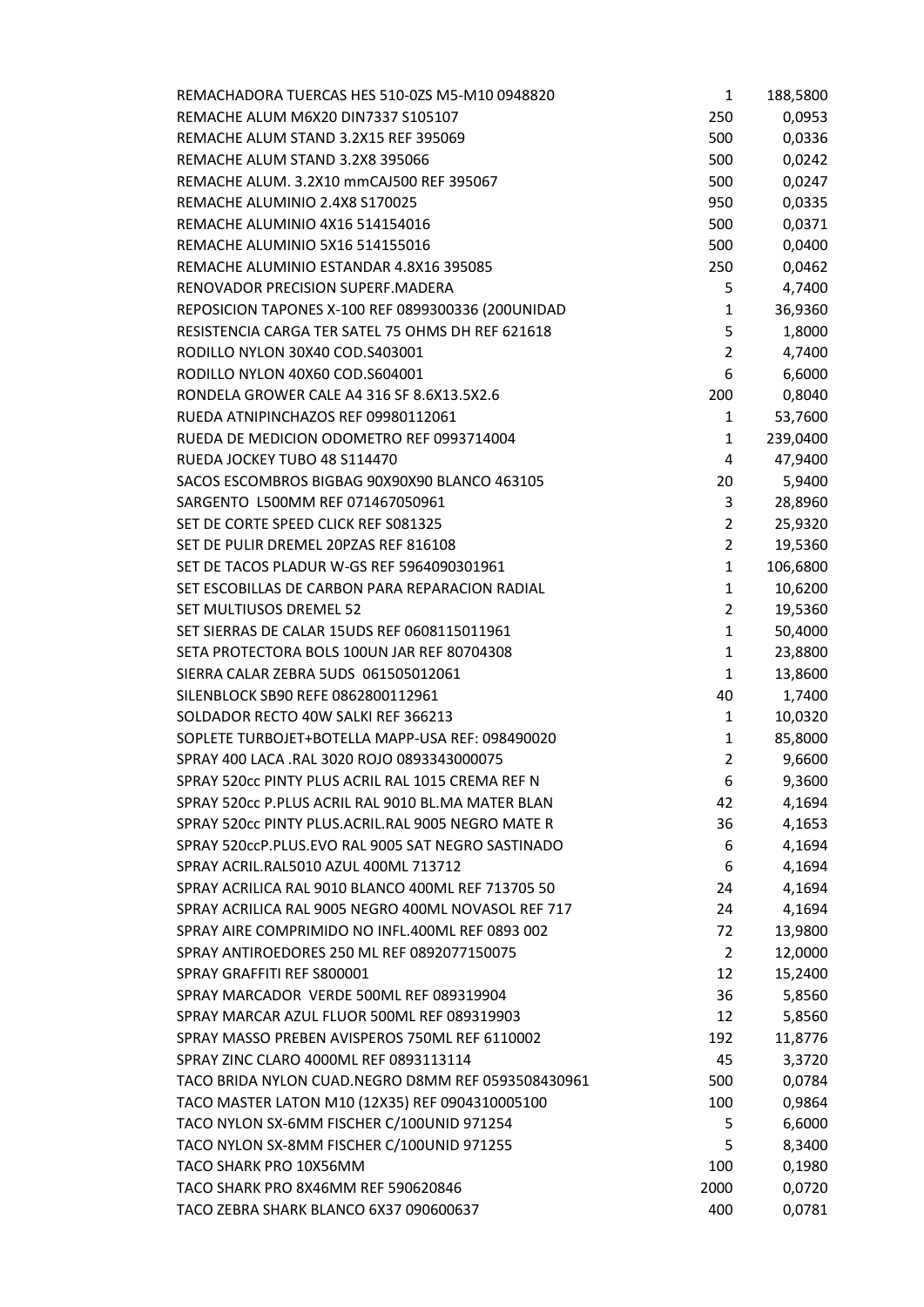| TACO ZEBRA SHARK W-ZX D 6X35MM REF 090620635        | 2180           | 0,0668   |
|-----------------------------------------------------|----------------|----------|
| TALADRO ATOR ABS 18 2X5AH REF57018003               | 1              | 414,1800 |
| TALADRO ATORNILLADOR BATERIA BS18 2X4AH 57005572    | 1              | 426,4200 |
| TALADRO ATORNILLADORS GSB18V-55+3BAT 347806         | 1              | 303,7080 |
| TALADRO PERC.MART ABH 18 COMPACT 5701403003         | 1              | 324,8160 |
| TANCADOR ELECTRIC S/PLACA 1740 67MM JIS REF 191307  | 15             | 15,5880  |
| TENAZA KNIPIEX 9910-300 EJE DESPLAZABLE 331369      | 1              | 27,6742  |
| TENAZA RUSA 9900-250 NEGRA KNIPEX                   | $\overline{2}$ | 13,1400  |
| TENAZA RUSA 9900-300 NEGRA KNIPEX REF331102         | $\overline{2}$ | 23,8800  |
| TENAZAS PARA REMACHES A CIEGAS 081511               | $\mathbf{1}$   | 32,8800  |
| TERMINAL AISL ANUL M8 AMARILLO (4-6MM2) 05587529005 | 100            | 0,2040   |
| TERMINAL AISL ANUL M10 AMARILLO (4-6MM2) 055875300  | 100            | 0,2400   |
| TERMINAL AISL HORQ M5 AMARILLO (4.6MM2) 0558753400  | 100            | 0,1920   |
| TERMINAL AISL HORQ M5 AZUL (1.5-2.5MM2) 05587532005 | 100            | 0,1440   |
| TERMINAL AISL-ANUL-M6-AZUL-(1,5-2,5MM2)05587523005  | 300            | 0,1440   |
| TIJERA PARA CABLE VDE L210MM 071401586              | 2              | 48,6000  |
| TIZA ESPECIAL METAL STEATITE 12 UNID REF 209345     | 10             | 7,4359   |
| TOR 4017 A2/70 M8X16 REF 009681600550               | 150            | 0,4452   |
| TOR 4762 A4/80 M5X10 REF 00970510                   | 500            | 0,0478   |
| TOR AVELL MAD A2 Z2 4X30 REF 0182430005             | 500            | 0,0677   |
| TOR CILIN H2 (A2K) 4.2X19 REF 02114219              | 1000           | 0,0487   |
| TOR CILIN ISO7380/1-A2/070 ALL3 M5X25 009801525005  | 700            | 0,1440   |
| TOR CILIN MAD Z2 (A2K) 4.5X30 REF 01964530          | 500            | 0,0296   |
| TOR DIN603 08.8 (A2K)INOS M8X80 02239880092         | 100            | 0,5616   |
| TOR DIN6912 A2K M8X20 0086820                       | 200            | 0,1836   |
| TOR DIN7985 A2/70 H3 M6X12 REF 0283612005           | 500            | 0,1260   |
| TOR DIN933 A2/70 M10X50 00961050005                 | 100            | 0,5160   |
| TOR DIN933 A2/70 M10X50 0096105005                  | 100            | 0,5160   |
| TOR DIN933 A2/70 M10X70 REF 0096107005              | 100            | 0,4290   |
| TOR DOBLE ROSCA A2K M8X40 REF 0232801084961         | 100            | 0,1710   |
| TOR ISO 4017 LL10 A2K M6X30 005763005               | 100            | 0,0318   |
| TOR ISO10642 A2/070 ALL5 M8X20 RER 0100820005       | 100            | 0,1500   |
| TOR ISO10642 A4/070 ALL4 M6X35 REF 0299635005       | 200            | 0,1890   |
| TOR ISO10642 A4/070 ALL5 M8X40 REF 0299840005       | 100            | 0,2664   |
| TOR ISO4017 A2/70 M5X20 0096520005                  | 300            | 0,1198   |
| TOR ISO4017 A4/70 M5X16 0091516005                  | 100            | 0,0821   |
| TOR PIAS HEX LL10 (A3K) 6.3X25 WURTH 02146325       | 500            | 0,0424   |
| TOR PIAS HEX LL10(A3K)6.3X38 WURTH REF 02146338     | 250            | 0,0556   |
| TORN.DOBLE ROSCA A2 M6X30 REF 0865550630961         | 1900           | 0,2328   |
| TORN.METR.ZN 8.8 M10X40 A2K DIN933 0057 10 40       | 50             | 0,1080   |
| TORN.METR.ZN 8.8 M6X40 DIN933 0057 6 40             | 100            | 0,0418   |
| TORN.P.PERFORADOR CHAPA LL17 D9.5XL50MM 061979505   | 1              | 11,0400  |